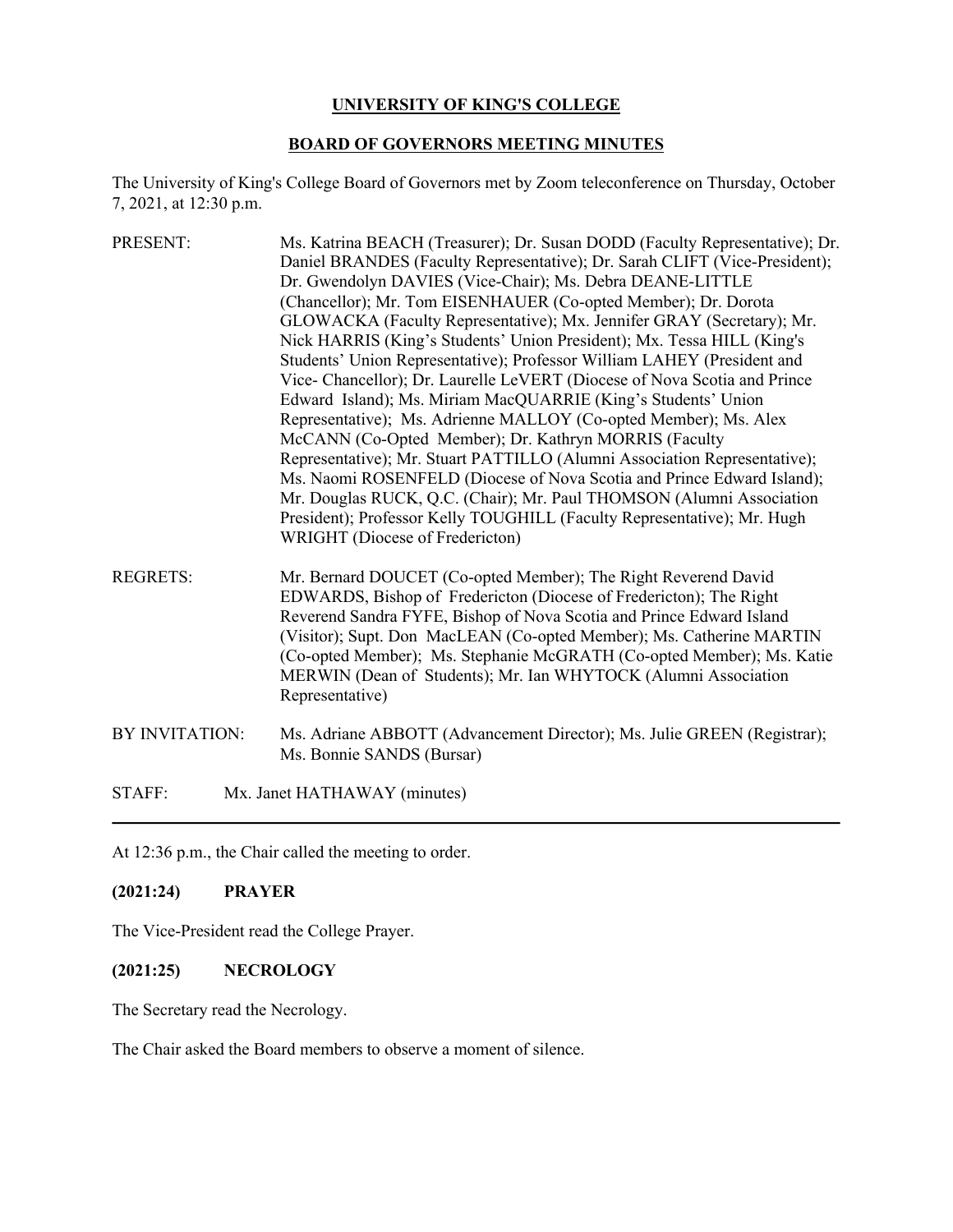The Chair spoke of his memories of Brian Burnell, who occupied an upstairs office in his office building. The Chair also spoke about Marjorie (Archibald) Wilson, also known as "Budge", who had published over 40 books.

## **(2021:26) CHAIR'S REMARKS**

The Chair welcomed new members to the Board: Adrienne Malloy; two new Faculty representatives, Kathryn Morris and Kelly Toughill; and returning Board member Dorota Glowacka.

The Chair noted that the University is making significant progress in the area of land acknowledgment and following consultation, will be bringing a meaningful land acknowledgement forward.

### **(2021:27) CONSENT AGENDA**

A Consent Agenda addressing the following matters was circulated:

- a) Approval of Minutes of June 24, 2021
- b) Alumni Report
- c) Advancement Director's Report
- d) Bursar's Update
- e) Human Resources Update
- f) Tri-Bay Financing Update
- g) Registrar's Report

#### **MOTION: (McCann/Clift) that the Consent Agenda be approved. CARRIED.**

The Chair advised that Adrienne Malloy was present as a guest and that her approval as a member of the Board would be brought forward so she could participate in the meeting.

The Secretary asked Ms. Malloy to go into a breakout room for a few moments, during which the Secretary presented her CV. The Secretary advised that Ms. Malloy will be appointed as a Co-opted Member. That position is normally a four-year term, but Ms. Malloy has asked to be appointed for a twoyear term. She will be Chair of the Advancement Committee and a member of the Executive.

## **MOTION: (Gray/Thomson) be it resolved that Adrienne Malloy is hereby appointed as a Coopted Member of the Board of Governors for a period of two years, Chair of the Advancement Committee and a member of Executive. CARRIED.**

At 12:50 p.m., Ms. Malloy rejoined the meeting. The Chair welcomed her as a member of the Board.

#### **(2021:28) BUSINESS/DECISION ITEMS**

**Enrolment Update**

### **Report on Return of Students**

The Registrar showed a table of enrolment from 2017 to 2021. This year is the highest since 2017, with 222 students in the Foundation Year Program.

On the table of returning student enrolment, the Registrar pointed out that last year's FYP class was smaller than usual, but this year's retention rate has been strong and validates the exceptional work that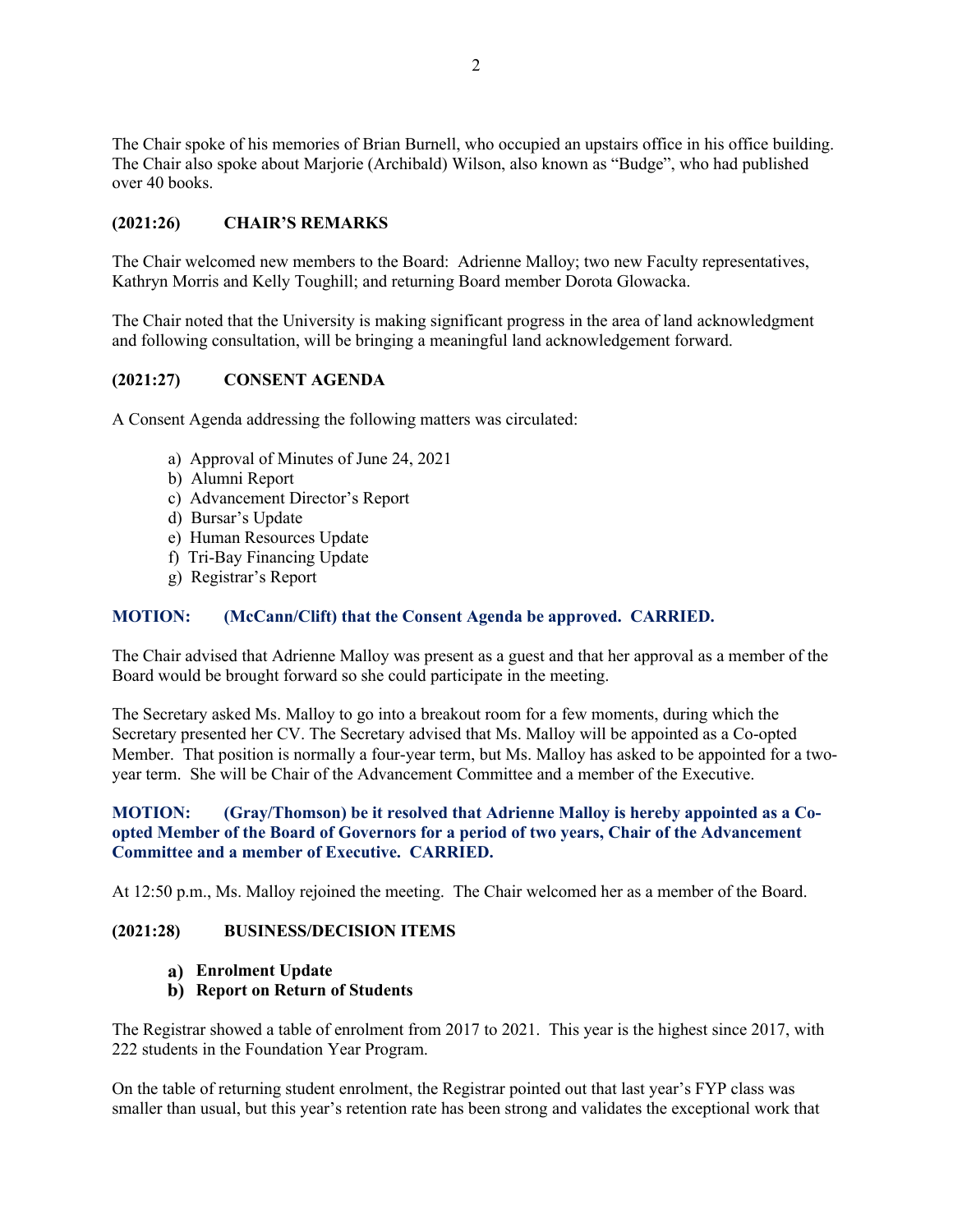Faculty did in engaging students last year. The table of advanced and graduate student enrolment also shows increases overall in these numbers, particularly attributable to the MFA program.

The table of the number of students who self-identify as being from an under-represented group has increased to 10% of the student population.

At 12:55 p.m., Ms. MacQuarrie joined the meeting.

The Registrar reported that there are currently 234 students are in Residence. The numbers are slightly different from the figures the Bursar uses in her projections due to estimated fall withdrawals, but that is normal.

The Registrar advised the Board approved a post-care tuition waiver this year, and two students who were formerly in the foster care system were awarded the waivers. These students have expressed to her their gratitude for the opportunity.

The Registrar noted peers in Atlantic Canada are averaging a 2% increase in enrolment, while King's is averaging a 6% increase.

The Chair noted the hard work of the Senior Administrative Team in this year's positive numbers.

# **2021-22 Financial Update**

The Bursar referred the Board to the meeting package and advised that King's is looking at an operating cash surplus of \$518,000, an improvement of \$255,000 from but budgeted surplus of \$263,000. The actual fall enrolment for October will be known when the second-quarter forecast is presented to the Board in December. The Bursar noted that there are more international students (55 students compared to 42 in the budget). There are 234 students living in Residence – a loss of four students since move-in day, but up from the budgeted 217 students. Students want to move into Residence for winter term, so that number may go up as a result of the waitlist. The University has 12 beds (seven rooms) set aside for isolation purposes, down from the originally planned 20 beds.

### **Decision on Equity Hires**

The President reminded the Board of the decision that was made under the delegated authority that was given to him last June, when it had approved the hiring of four new professors, two in July 2021 and the others in successive years. King's hired two professors in the last academic year. Last spring, the Planning and Priorities Committee did some work on the remaining two positions and recommended that Faculty recommend to the Board approval of a fifth equity hire to assure more optimal distribution of these hires among the programs, particularly the upper-year Humanities programs. All these positions are subject to conditions that they be filled by professors who actually contribute to diversity, and that the Board decides the hire is financially feasible.

With this fifth hire, the Board delegated the authority to the President to decide whether proceeding with this hire was financially feasible this year. Vice-President O'Brien was involved, as was Faculty. On the Board's behalf, the President has indicated to Faculty that the financial viability has been met for this equity hire. Faculty has decided not to proceed to fill all these positions in one year.

Vice-President Clift advised that after extensive conversations with Program Directors and the Planning and Priorities Committee, it was decided in favour of a phased approach to the positions. There was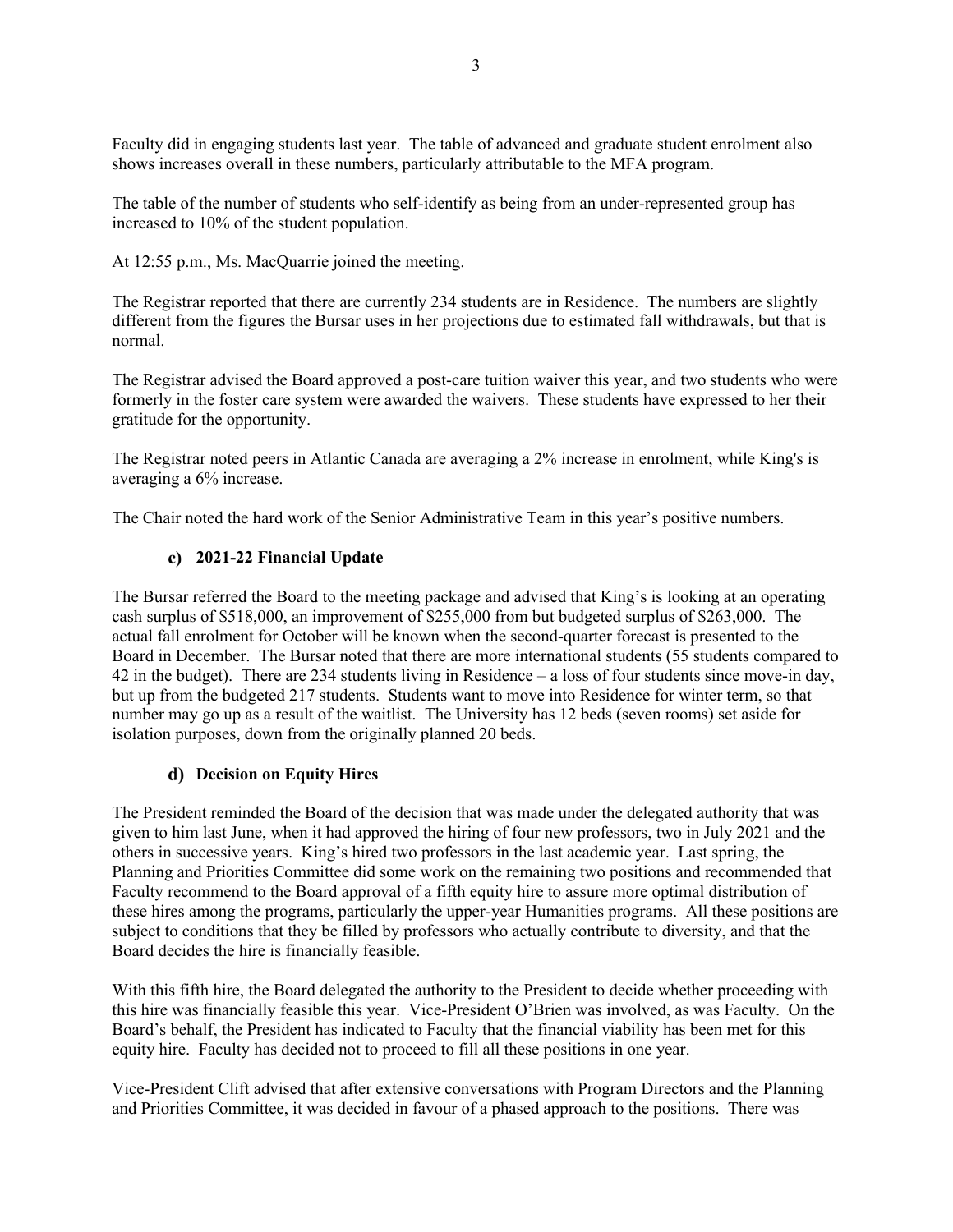concern about hiring all at once and then ending up with a number of professors seeking tenure and sabbatical at the same time and/or retiring all at once. It was decided that one of the tenure track searches will proceed this year with a hire date of June 2022: the one earmarked for the School of Journalism. The other two that are earmarked for the Humanities program will proceed in 2022-2023 with a hire date of July 2023. That gives the University time to work out the allocations of these two positions, which are earmarked for both the Honours Programs and the Foundation Year Program.

At 1:08 p.m. Dr. Brandes joined the meeting.

Board members inquired about whether it was required to hire the two remaining positions next year. The President noted that it was never the intention to require Faculty to fill these positions. This is an opportunity to fill positions that are important to the University's priorities.

## **Proposal on Accessibility Officer**

The President noted that the Board should be aware of the approach King's is taking to building the budget for next year in terms of accessibility. When the University created the Sexualized Violence Prevention and Response Officer position and the Equity Officer position -- first as a part-time position and now as a full-time position -- the proposal to develop those positions was in the January-February time frame, when the serious work of developing the budget takes place. There was a lot of uncertainty about whether funding would actually be a priority in the budget-making process.

The President indicated he has proposed to the Bursar that King's have funding in the budget for a fulltime Accessibility Officer. Every proposal will be subject to discussion in the Budget Advisory Committee. It will also be subject to discussion at Faculty and other committees and with the KSU about the rationale of this position, how the position would be configured and what the job description should be. When King's hired Rhema Ferguson, the Equity Officer, she was asked to consider the issue and recommended that a full-time Accessibility Officer position should proceed. Her advice was heartily endorsed by the Senior Administrative Team.

For at least a decade, King's has had an Accessibility Officer, but mostly on paper because that responsibility was simply added to someone who had other responsibilities.

Board members spoke favourably about the proposal and inquired about the consultation process for the budget.

At 1:27 Dr. LeVert left the meeting.

# **Indigenous Ceremonies Policy**

The Vice-President noted that the proposed policy is designed to codify and formalize what has been the case up to now in an *ad hoc* kind of way. King's first implemented a smudging policy in 2016 for the 2016 Humanities for Young People program, when the percentage of the class was 25% Indigenous students from across the country who were here for just a week. The policy was again implemented in 2019 for a two-day conference. She is recommending that the Board formalize a policy so accommodation is not needed.

In terms of due process, this policy has gone through the Equity Committee. They had no issues and were enthusiastic about its adoption.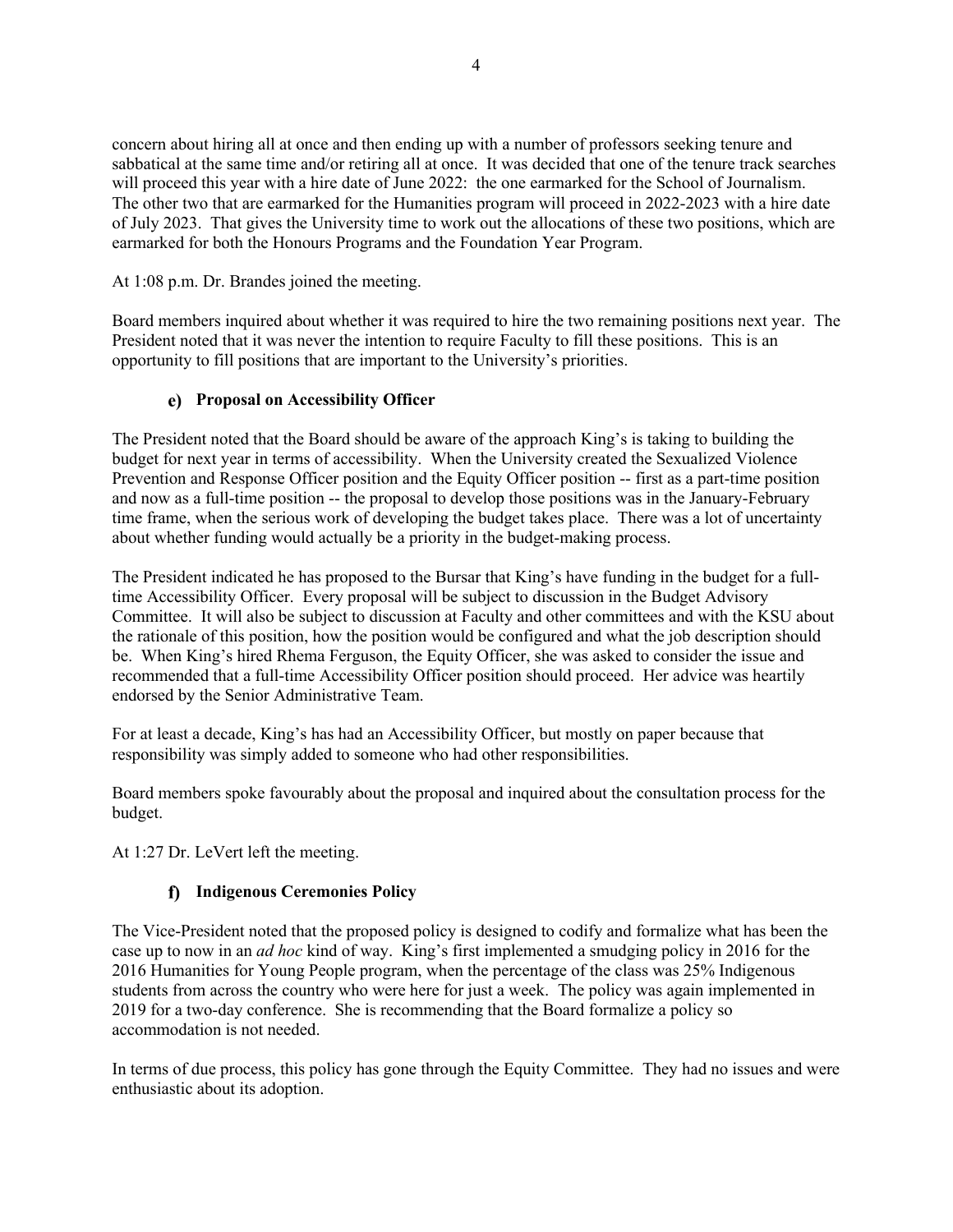Board members asked about the application of the policy to Residence rooms and smudging in private. The Vice-President advised that she would confirm the application to Residence as that was the intent.

At 1:38 Dr. LeVert returned to the meeting.

After several further questions about consultation with Indigenous groups, the policy was put forward for approval.

### **MOTION: (Toughill/Beach) that the Indigenous Ceremonies Policy be approved. CARRIED.**

The Vice-President advised that she will follow up on the points raised in discussion for the next Board meeting.

### **(2021:29) PRESIDENT'S REPORT**

The President referred to his written report. He reported that King's is making good progress with the Mi'kmaw educational authority on a cohort model for students in the Journalism School.

The University is making progress on the Accessibility Plan. It is not contemplated that the Accessibility Advisory Committee develop the plan. For the parts of the plan that relate to education and are in the domain of Faculty, Faculty will address that. That leaves all the other domains that need to be addressed: goods and services, transportation, employment, communication, and the built environment. They apply to the University more broadly. King's is in the process of creating two working groups.

The President noted that the Bursar reported on the progress being made on a human resources plan for staff. The progress is based on the work of Janice Gaudet, human resources consultant. Staff have been enthusiastic in answering the survey, which shows staff have a certain level of trust that the University will take action in following through. That survey also shows staff are enthusiastic about working here. Ms. Gaudet has identified a number of priority areas that are in response to the survey results, and the University has told staff these are the areas that are going to be worked on with informal working groups that include Janice and Dolly McIntyre Human Resources and Compensation Officer.

Conversations about the financing of various campus capital projects are underway. The President noted that he was at the beginning of his second term, and in terms of what he wanted to accomplish in the next five years, completing the renovation of Cochran Bay is high on the list.

The President noted the Scarborough National Charter on Anti-Black Racism and Black Inclusion in Canadian Higher Education and advised that he sits on a committee that has been considering the Charter for 13 months. The name Scarborough comes from the Scarborough campus of the University of Toronto. All universities in the country will soon be asked about their position on adopting this Charter. Adopting it will be endorsed by Universities Canada.

There is a new government in Nova Scotia. Premier Houston has given each Minister a mandate letter, and a substantial item in the mandate letter of the Department of Advanced Education Minister Wong is that he is to conduct a review of the charters and governance of all universities. From time to time, governments in Nova Scotia think seriously about amalgamation of universities and of programs. Some presidents tend to be nervous about this. All presidents have met separately and together with Minister Wong, and the President noted he was very positive about what universities contribute to the Province.

At 1:59 pm, Ms. McCann left the meeting.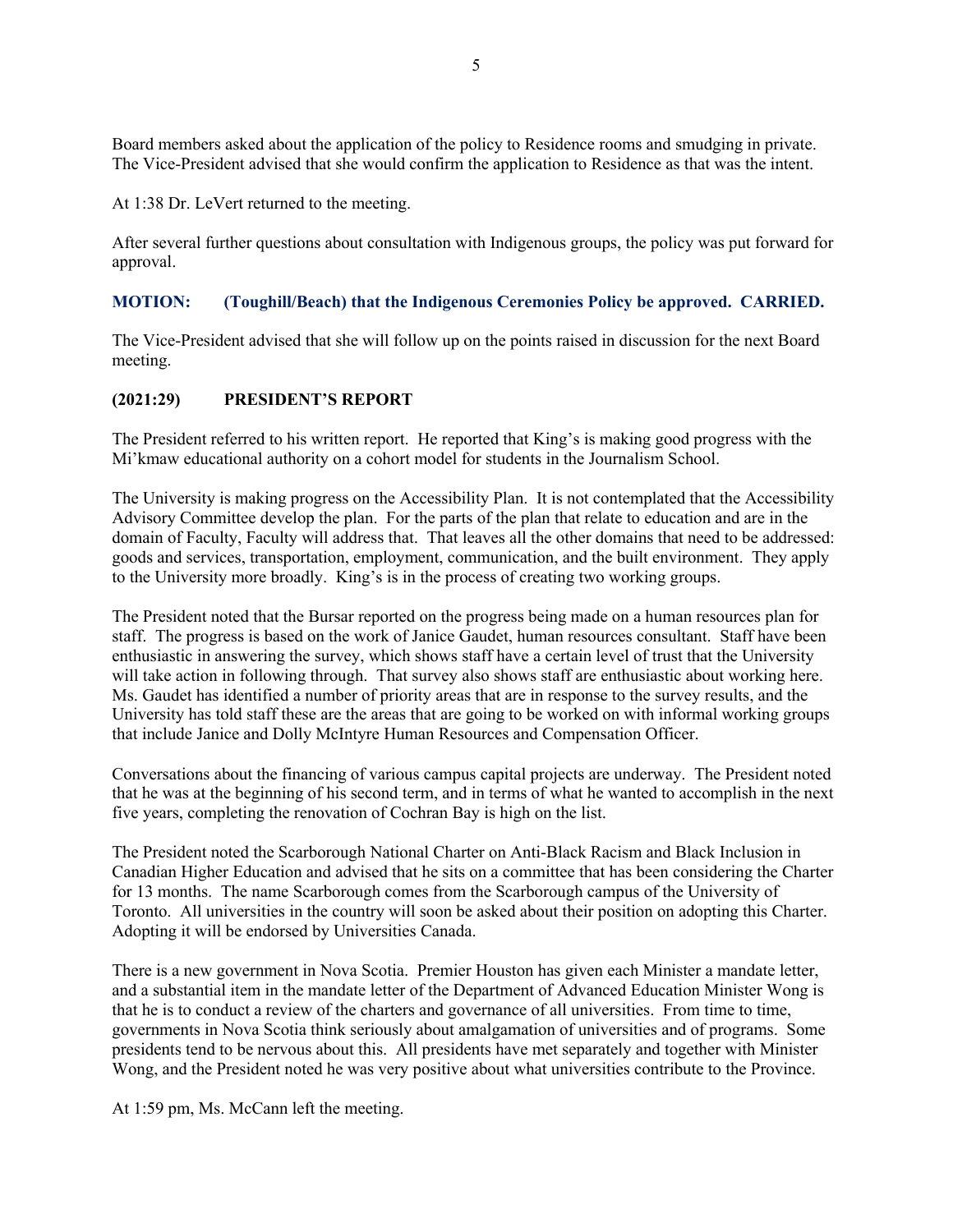## **(2021:30) KING'S STUDENTS' UNION (KSU) REPORT**

The KSU President reported on Orientation Week and welcoming new students. He noted that this is a period of transition. Coming back is a period of stress for students, so the KSU has increased mental health supports. The KSU President advised he was working with members of Administration to highlight resources so students know what supports are available.

The President and the KSU President have been conducting a COVID vaccination campaign, noting that the lens of that campaign was compassion and looking out for one's neighbour.

Racialized students will now have their own space on campus after *The Watch* moved to a new space.

In September, the KSU increased wages for Wardroom and Galley staff, so all are earning at least \$15 an hour. The KSU five-year goal is to get to a living wage, which in Halifax is \$21 or \$22 an hour.

On the Wardroom, the KSU President has been in conversation with Advancement and the Wardroom staff concerning a potential Alumni Night on November 18. The Wardroom has its first-ever openly transgender manager and their idea is to upgrade the tech space so the Wardroom can compete with all the bars around the city - \$500 in funds for this has been secured to date.

Board members were advised about the conversion of the bathrooms to gender-neutral washrooms and asked whether there had been any feedback from students on the bathroom spaces, in particular, transgendered students. The KSU President advised that students have wholeheartedly embraced them so far.

At 2:04 p.m., the Chair called for a 10-minute break.

At 2:17 p.m., the meeting resumed.

### **(2021:31) VICE-PRESIDENT'S REPORT**

The Vice-President reported that the transition back to campus has been a combination of jubilance, vigilance, and anxiety. While measures continue to be taken, the return has been a success, and the path forward looks clearer and less anxiety-ridden than it did in August. Regarding COVID protocols, the Vice-President noted that she is the King's representative on the Dalhousie Thrive campus check committee on vaccination. Uptake is good and the University is continuing to follow up and check on compliance with vaccination and testing protocols.

The Vice-President extended a special welcome to new faculty members, Fellows in the Foundation Year Program, and new Faculty hires: Tim Clarke, Brian Daly, Trina Roache, the new Rogers Chair in Journalism, and Aaron Wright, the Carnegie appointment.

The Vice-President noted that the University Librarian search process has been completed successfully and King's will have a new librarian in place sometime in November.

The Vice-President noted that the only program not subject to a Faculty of Arts and Social Sciencesmandated unit review is the School of Journalism. All the upper-year combined Honours Programs and the Foundation Year Program are undergoing a review. All materials are due October 15, and King's is getting those materials in place.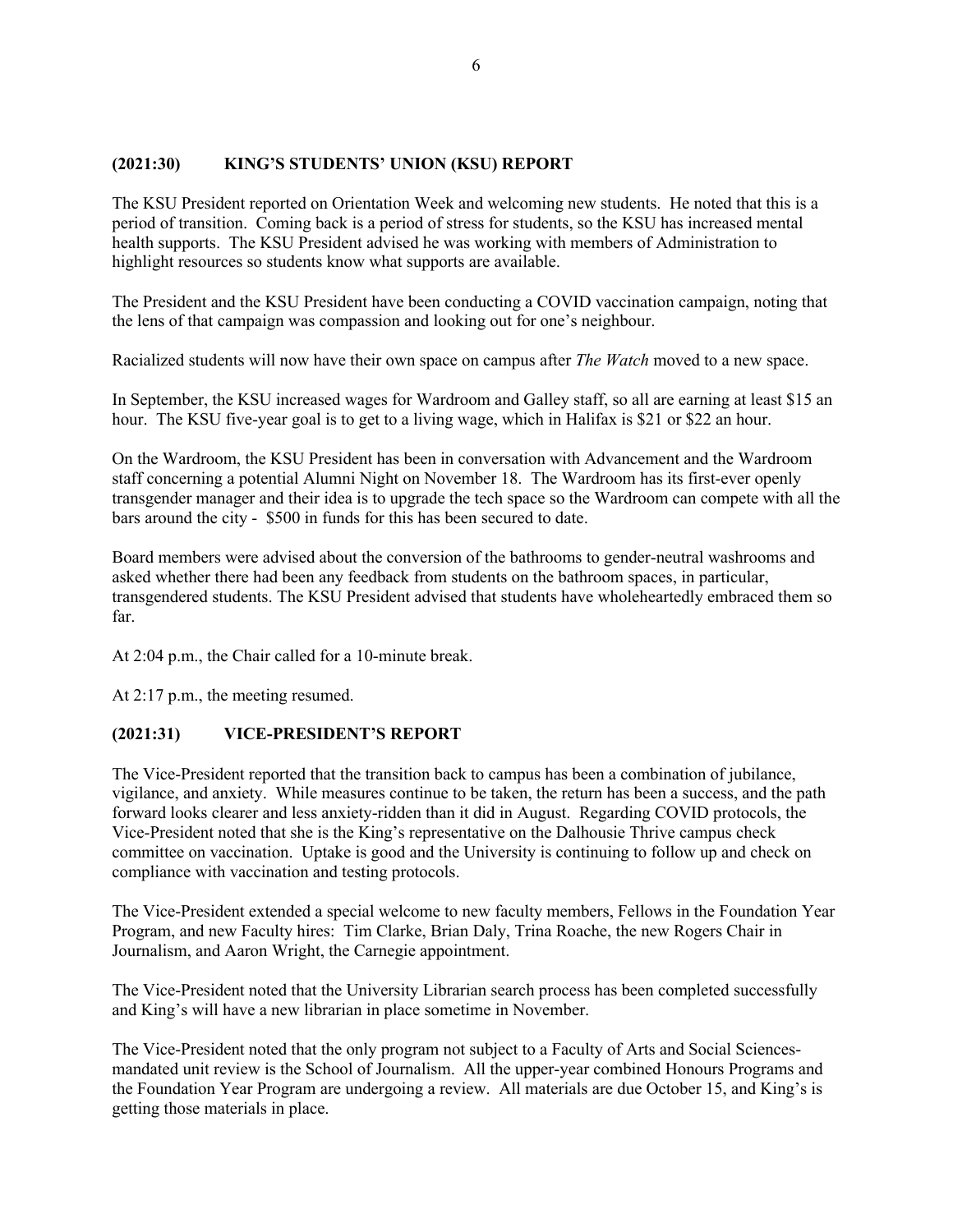The Vice-President spoke on reconciliation and drew the Board's attention to the new resources on the King's website that were inaugurated on the Day of Truth and Reconciliation, with input from Equity Officer Rhema Ferguson, the Sexualized Violence Prevention and Response Officer Jordan Roberts and the KSU President (https://ukings.ca/national-day-for-truth-and-reconciliation-resources/).

The Accessibility Advisory Committee will be co-chaired by Katie Merwin and the Vice-President. The work involves the population of a couple of working groups.

As a final note, the Vice-President referenced the Hannah Chair in the History of Medicine. The proposal has received a positive response, so the University will be going into the next steps for funding. She noted that this is an exciting time for collaboration between King's and Dalhousie on interesting crossappointments and co-proposals.

### **(2021:32) GOVERNANCE, HUMAN RESOURCES AND NOMINATING COMMITTEE**

The Secretary, as chair of the Governance, Human Resources and Nominating Committee advised there is one more committee vacancy, on the Finance Audit and Risk Committee, that it is hoped will be filled today. Stuart Pattillo has agreed to stand for that. The Secretary asked Mr. Pattillo to leave the meeting.

At 2:28 p.m., Mr. Pattillo was put into a breakout room.

#### **MOTION: (Gray/LeVert) be it resolved that Stuart Pattillo is nominated to fill a vacancy on the Finance, Audit and Risk Committee. CARRIED.**

At 2:30 p.m., Mr. Pattillo rejoined the meeting.

The Secretary said she was working on some educational resources for the Board and was doing that with assistance from members of the Board and from outside the Board.

Board members discussed the resources put together by the University on Indigenous resources and discussed the possibility of language training being offered to the Board in a similar fashion as the faculty is currently involved in.

The Vice-President extended thanks to Advancement Director Adriane Abbott and the Advancement Office team for assembling the web page of resources.

#### **(2021:33) CAMPUS PLANNING COMMITTEE REPORT**

At 2:35 p.m., Mr. Ian Wagschal, Facilities Director, joined the meeting.

### **Alex Hall Accessibility Project Summer 2022 Phase 1 Construction of Elevator and 1st Floor**

Mr. Wright, Chair of the Campus Planning Committee, said the Board is being asked to approve the design change to the Alexandra Hall Accessibility Project and the scope of the proposed work for 2022. Mr. Wright turned the meeting over to Mr. Wagschal, who showed slides from the meeting package.

Mr. Wagschal discussed the Alexandra Hall Accessibility Project, noting that the purpose of the project is to create the first accessible residence on campus, which works toward the goal of the *Accessibility Act* to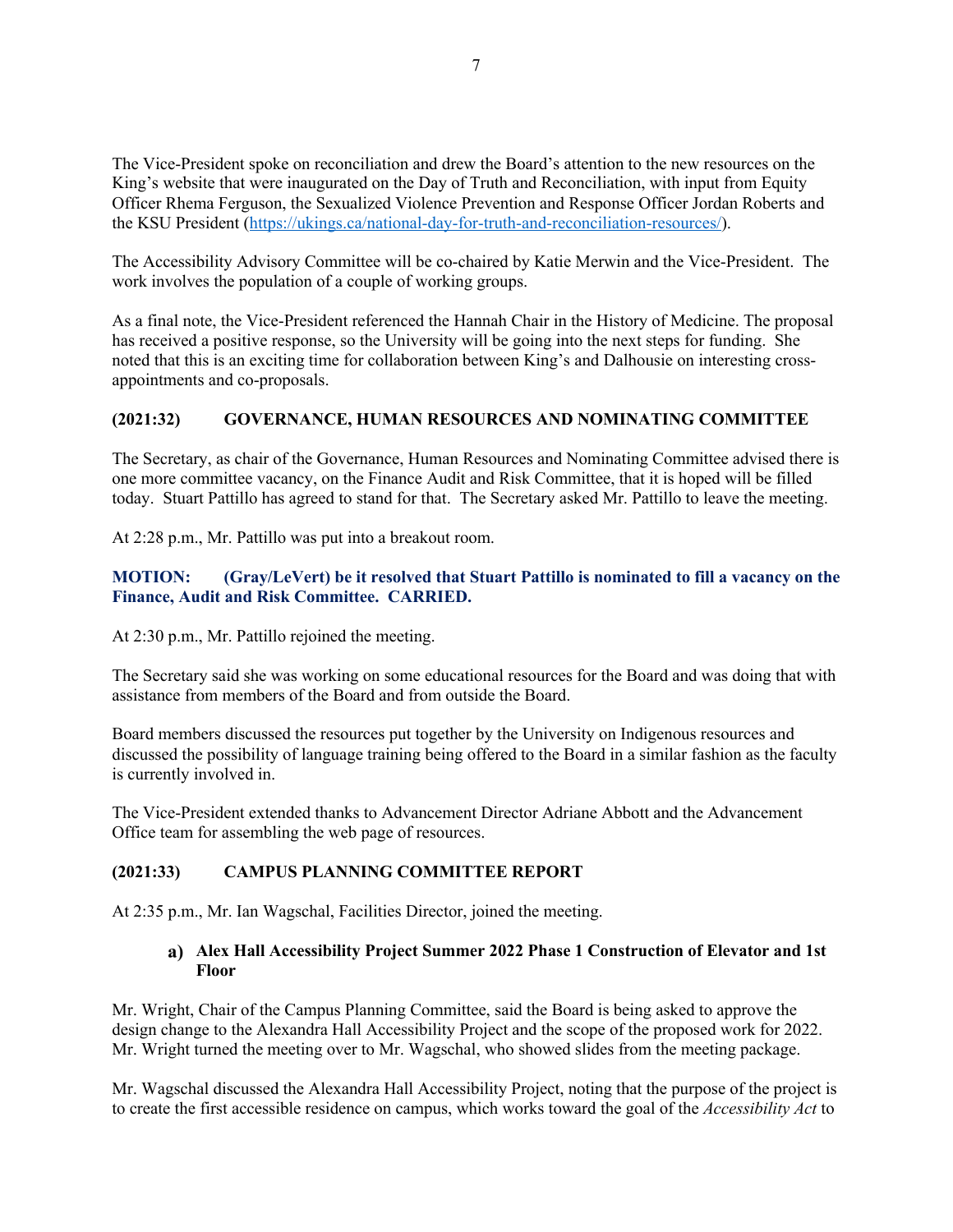make all spaces accessible by 2030, as well as to upgrade the facilities. He presented several options that had been under consideration. The preferred design would involve replacing the existing elevator and landscaping the central entrance to make it accessible. All occupants would use the same entrance. This could be done within a summer, although the building would not be occupiable during that period. New stone would not be required. The disadvantage of this option is that the elevator could not reach the fourth floor, so the top floor would not be fully accessible. The landscaping would be blended up to the door so there would be no steps. The proposal is to construct it in phases over multiple summers. The first phase would cost between \$4.2 million and \$4.9 million. The total cost to make all other floors (other than the fourth floor) accessible would be between \$9.1 million and \$12 million.

Board members asked about fees associated with accessible rooms. The President advised that the University was not going to charge students who need an accessible room more to live in an accessible room.

Board members asked if the phased renovations of Alexandra Hall would result in changes similar to the Tri-Bays, and if there was any consideration of raising the roof to accommodate the elevator.

Mr. Wagschal advised that if an accessible room is needed by someone who uses a wheelchair, the room could be converted from a double to a single by removing some furniture. The washrooms would all be accessible. Regarding raising the roof, King's did not look at that option. That would raise similar disruption concerns as adding an extension to Alexandra Hall, an option that had been considered and not recommended due to the disruption it would cause.

The President indicated the Campus Planning Committee did consider putting an elevator on the end of Alexandra Hall but rejected that because of the distortion of the shape of the building, and it wasn't clear if the Municipality would approve it because of height restrictions.

Mr. Wright noted that the University needs to focus the expenditure of funds on an appropriate return for the assets being invested in.

Board members asked about possible disruption to other things going on during the summer that historically have required the use of Alexandra Hall, such as conference services and the Humanities for Young People program in the summer of 2022.

Mr. Wagschal advised that this would not be a viable residence in the summer and will be mainly offline during the construction period(s). The other residence buildings would be available.

**MOTION: (Wright/Harris) Be it resolved that the Board hereby approves the recommendation of the Campus Planning Committee to accept the design change, and proceed to create construction documentation that will allow King's to tender Phase 1 of the Alexandra Hall Accessibility Project in December 2021, for construction in the Summer of 2022 which includes:**

- **Landscaping the exterior entrance.**
- **Installing an accessible elevator to replace the existing elevator from Level B to Level 3.**
- **Renovating the residence rooms, washrooms and Common Rooms on Level 1 to make them accessible.**

**The official decision to proceed with the project will be made at the December 2, 2021, meeting of the Board of Governors pending the approval of the Finance, Audit and Risk Committee financing recommendation. CARRIED.**

At 2:58 p.m., Mr. Eisenhauer left the meeting.